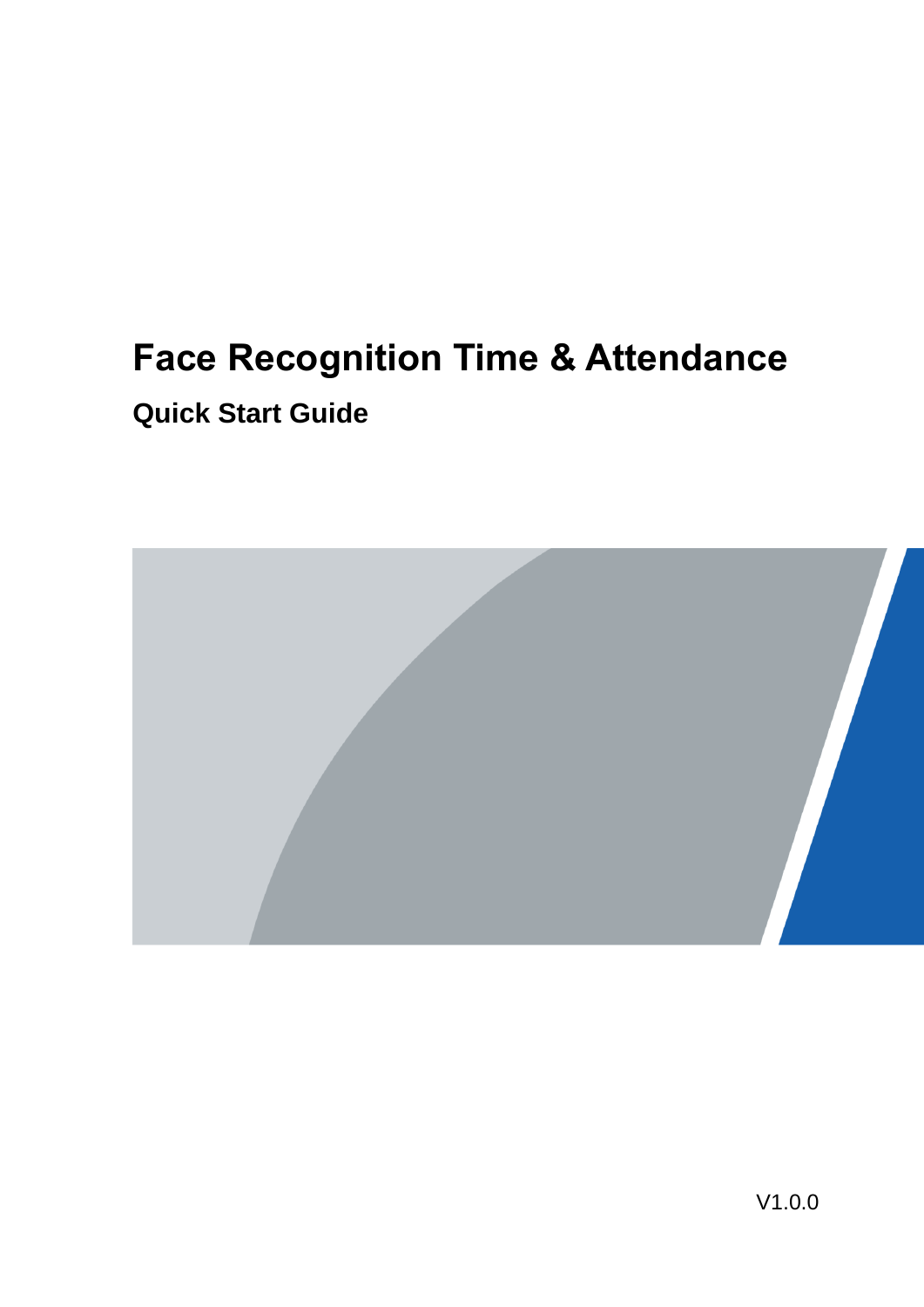# **Foreword**

## <span id="page-1-0"></span>**General**

This manual introduces the installation and basic operations of the Face Recognition Time & Attendance (hereinafter referred to as "attendance").

### Safety Instructions

The following categorized signal words with defined meaning might appear in the manual.

| <b>Signal Words</b> | <b>Meaning</b>                                                                                                                                  |
|---------------------|-------------------------------------------------------------------------------------------------------------------------------------------------|
| <b>DANGER</b>       | Indicates a high potential hazard which, if not avoided, will result<br>in death or serious injury.                                             |
|                     | Indicates a medium or low potential hazard which, if not<br>avoided, could result in slight or moderate injury.                                 |
|                     | Indicates a potential risk which, if not avoided, could result in<br>property damage, data loss, lower performance, or<br>unpredictable result. |
| <b>TIPS</b>         | Provides methods to help you solve a problem or save you time.                                                                                  |
|                     | Provides additional information as the emphasis and<br>supplement to the text.                                                                  |

### Revision History

| <b>Version</b>       | <b>Revision Content</b> | <b>Release Time</b> |
|----------------------|-------------------------|---------------------|
| $\overline{V}$ 1.0.0 | First release.          | June 2020           |

## About the Manual

- The manual is for reference only. If there is inconsistency between the manual and the actual product, the actual product shall prevail.
- We are not liable for any loss caused by the operations that do not comply with the manual.
- The manual would be updated according to the latest laws and regulations of related regions. For detailed information, see the paper manual, CD-ROM, QR code or our official website. If there is inconsistency between paper manual and the electronic version, the electronic version shall prevail.
- All the designs and software are subject to change without prior written notice. The product updates might cause some differences between the actual product and the manual. Please contact the customer service for the latest program and supplementary documentation.
- There still might be deviation in technical data, functions and operations description, or errors in print. If there is any doubt or dispute, please refer to our final explanation.
	- I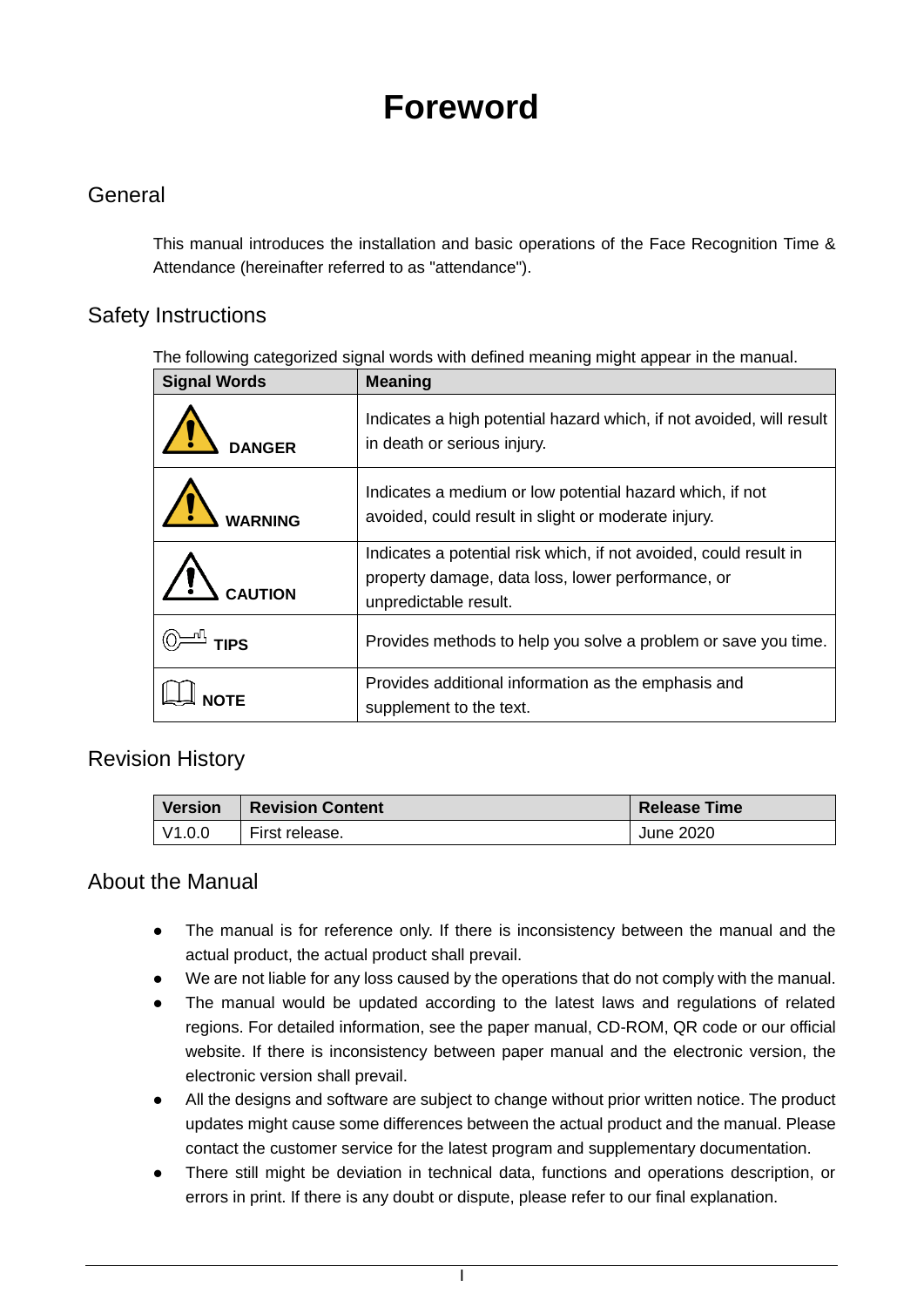- Upgrade the reader software or try other mainstream reader software if the manual (in PDF format) cannot be opened.
- All trademarks, registered trademarks and the company names in the manual are the properties of their respective owners.
- Please visit our website, contact the supplier or customer service if there is any problem occurred when using the device.
- If there is any uncertainty or controversy, please refer to our final explanation.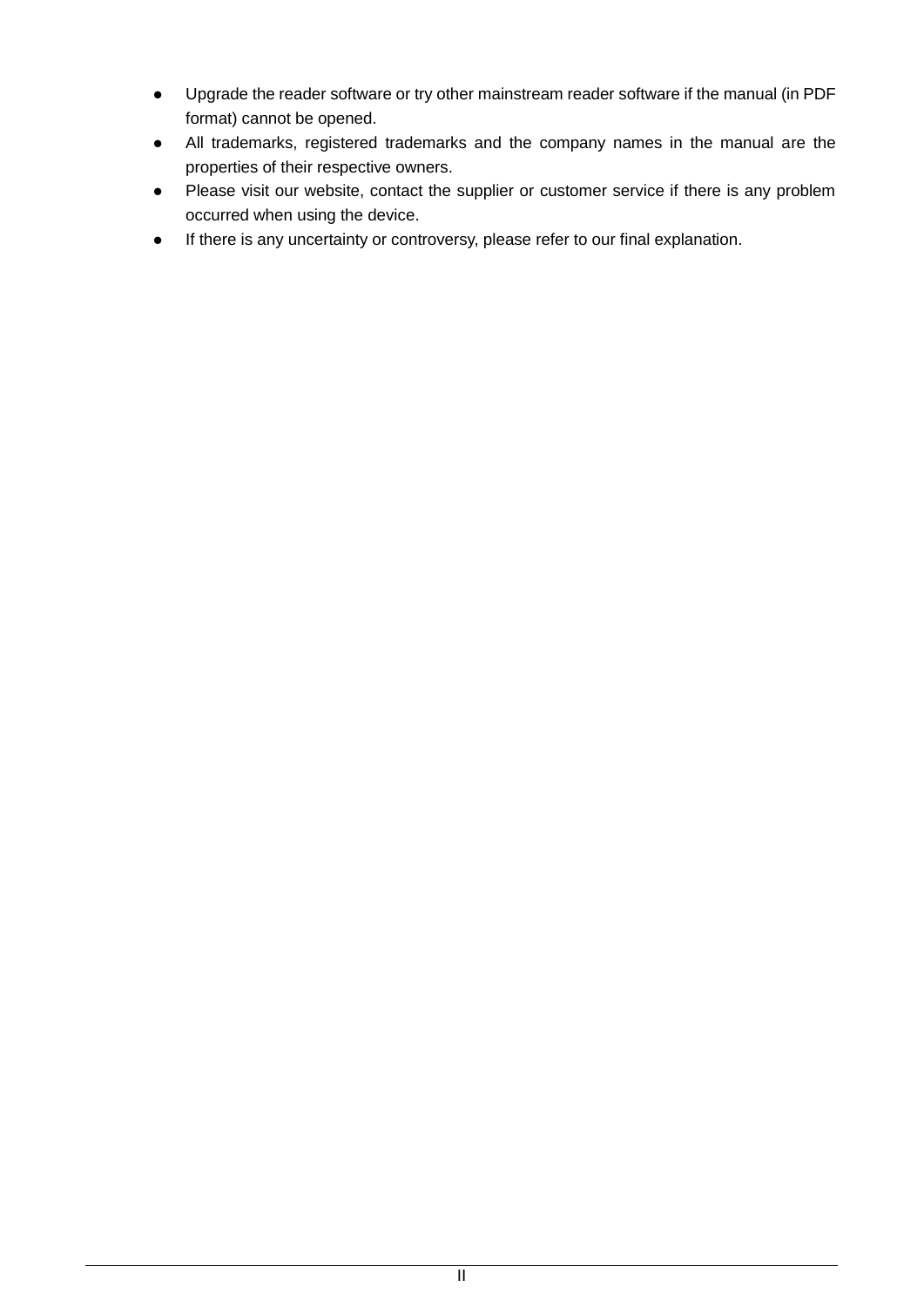# <span id="page-3-0"></span>**Important Safeguards and Warnings**

This chapter describes the contents covering proper handling of the attendance, hazard prevention, and prevention of property damage. Read these contents carefully before using the attendance, comply with them when using, and keep the manual well for future reference.

### Operation Requirements

- Do not place or install the attendance in a place exposed to sunlight or near the heat source.
- Keep the attendance away from dampness, dust or soot.
- Keep the attendance installed horizontally on the stable place to prevent it from falling.
- Do not drop or splash liquid onto the attendance, and make sure that there is no object filled with liquid on the attendance to prevent liquid from flowing into the attendance.
- Install the attendance in a well-ventilated place, and do not block the ventilation of the attendance.
- Operate the attendance within the rated range of power input and output.
- Do not dissemble the attendance randomly.

### Electrical Safety

- Improper battery use might result in fire, explosion, or inflammation.
- When replacing battery, make sure the same model is used.
- Use the recommended power cables in the region and conform to the rated power specification.
- Use the power adapter provided with the attendance; otherwise, it might result in people injury and device damage.
- The power source shall conform to the requirement of the Safety Extra Low Voltage (SELV) standard, and supply power with rated voltage which conforms to Limited power Source requirement according to IEC60950-1. Please note that the power supply requirement is subject to the device label.
- Connect the device (I-type structure) to the power socket with protective earthing.
- The appliance coupler is a disconnection device. When using the coupler, keep the angle for easy operation.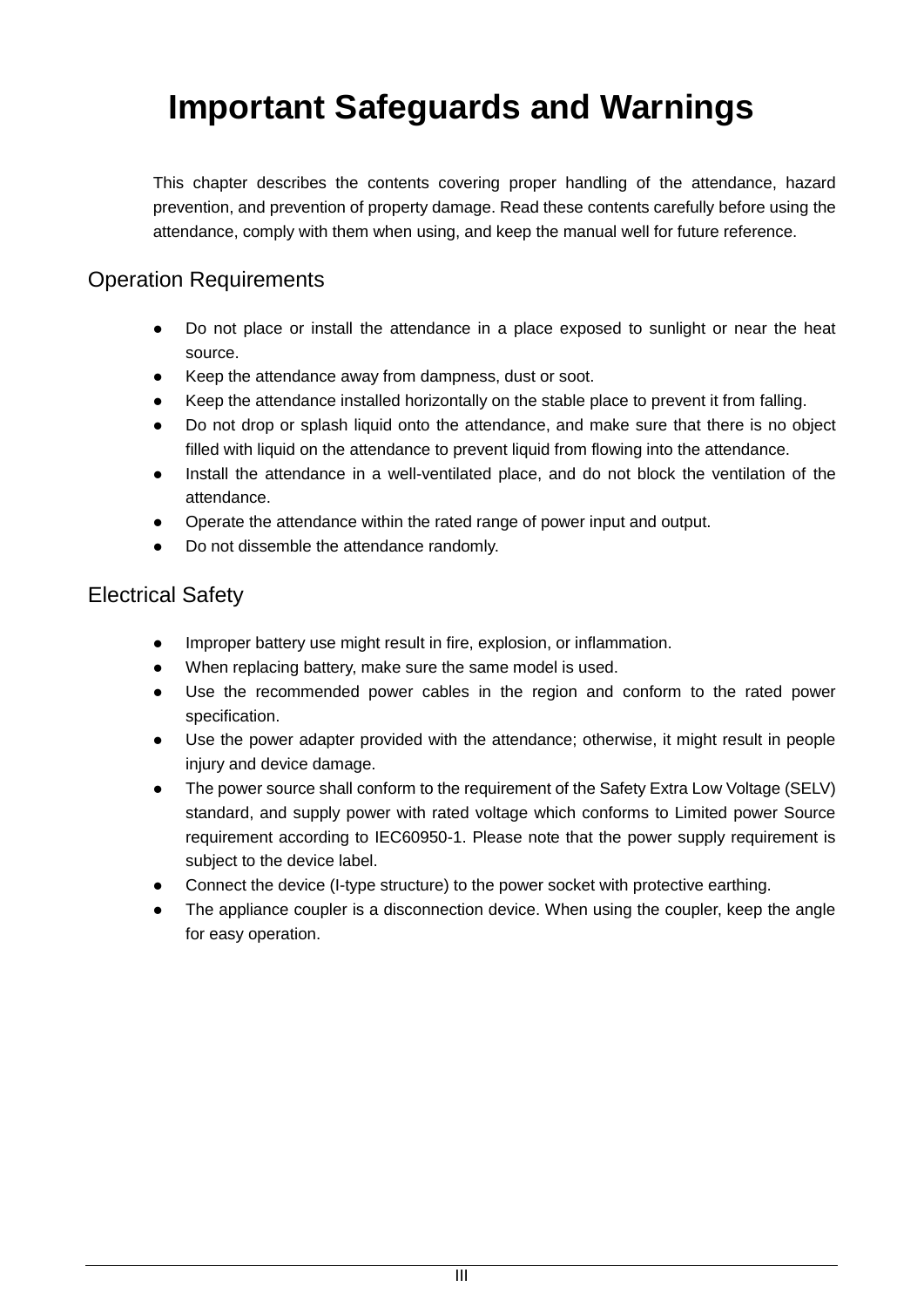# **Table of Contents**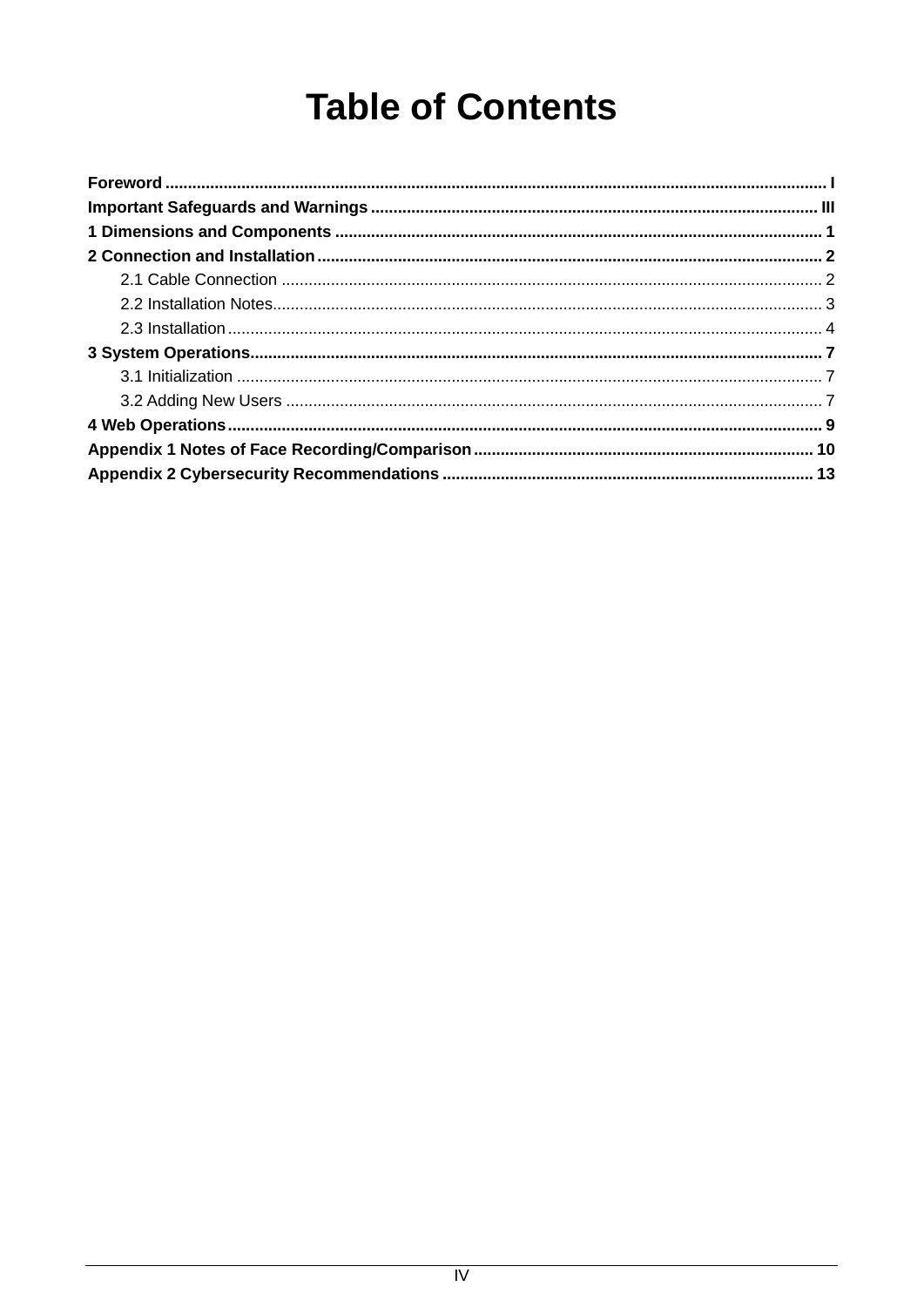# <span id="page-5-0"></span>**1 Dimensions and Components**



Table 1-1 Component description

| No. | <b>Name</b>           | No. | <b>Name</b>  |
|-----|-----------------------|-----|--------------|
|     | White LED illuminator |     | Dual cameras |
|     | Mic                   |     | Display      |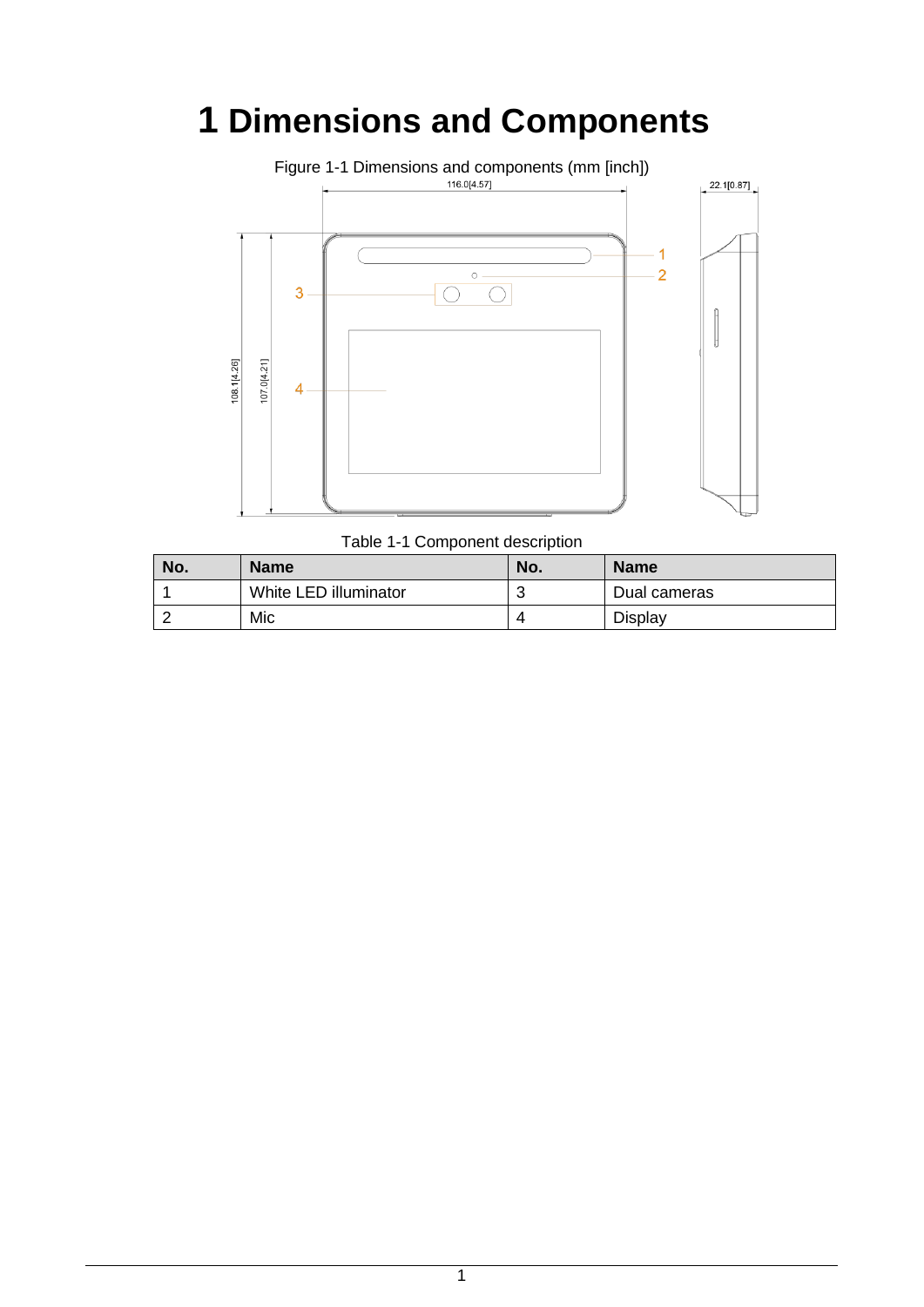# **2 Connection and Installation**

# <span id="page-6-1"></span><span id="page-6-0"></span>**2.1 Cable Connection**



The RS485 port and door contact feedback (FB) port are reserved. Currently the corresponding functions are not supported.

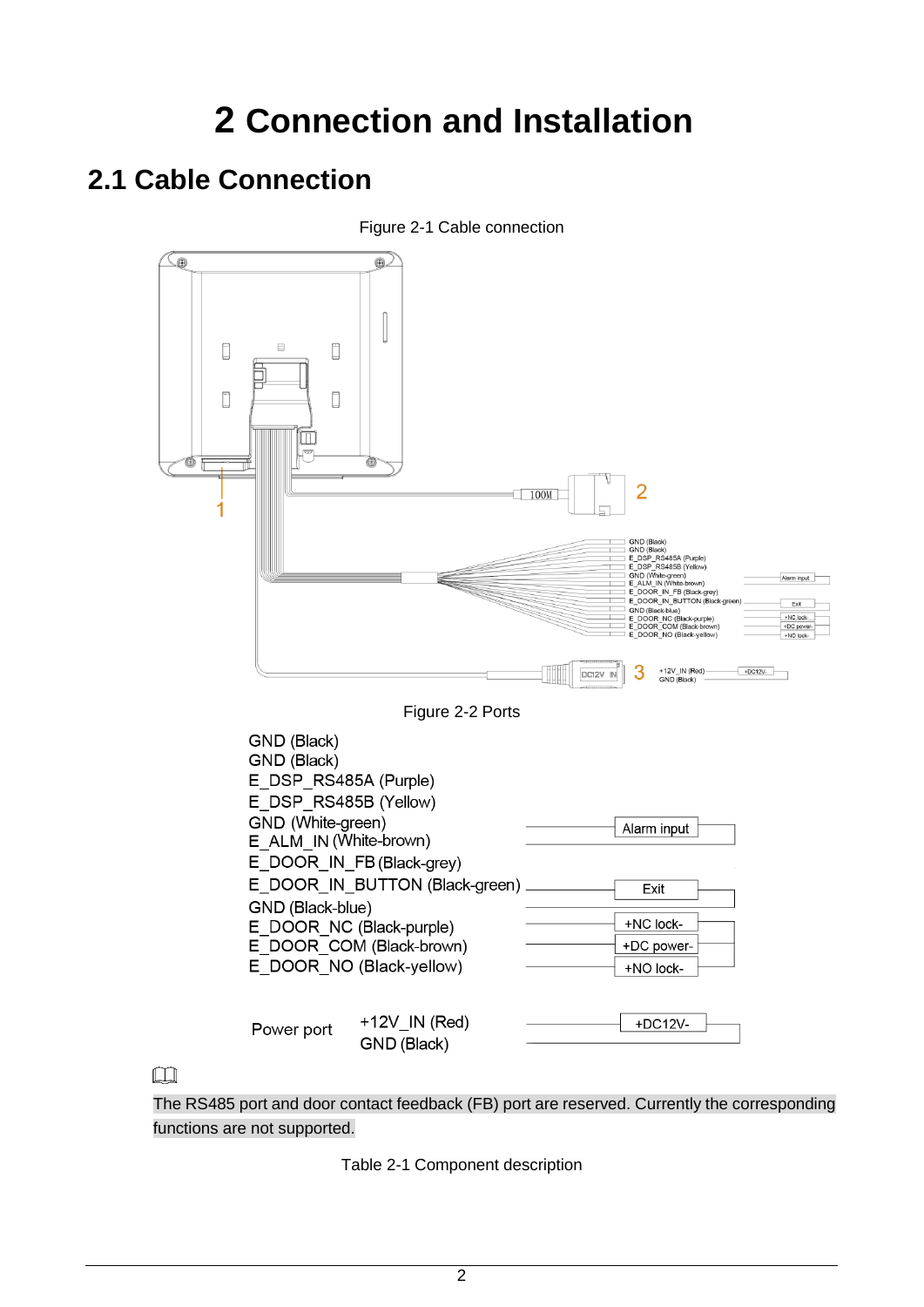| No. | <b>Name</b>       |
|-----|-------------------|
|     | USB port          |
|     | 100M network port |
|     | Power port        |

# <span id="page-7-0"></span>**2.2 Installation Notes**

## $\Box$

- If there is light source 0.5 meters away from the attendance, the minimum illumination should be no less than 100 Lux.
- It is recommended that the attendance is installed indoors, at least 3 meters away from windows and doors and 2 meters away from lights.
- Avoid backlight and direct sunlight.

## Ambient Illumination Requirement

Figure 2-3 Ambient illumination requirement







Candle: 10Lux

Light bulb: 100Lux-850Lux Sunlight: ≥1200Lux

## Places Recommended



#### Figure 2-4 Places recommended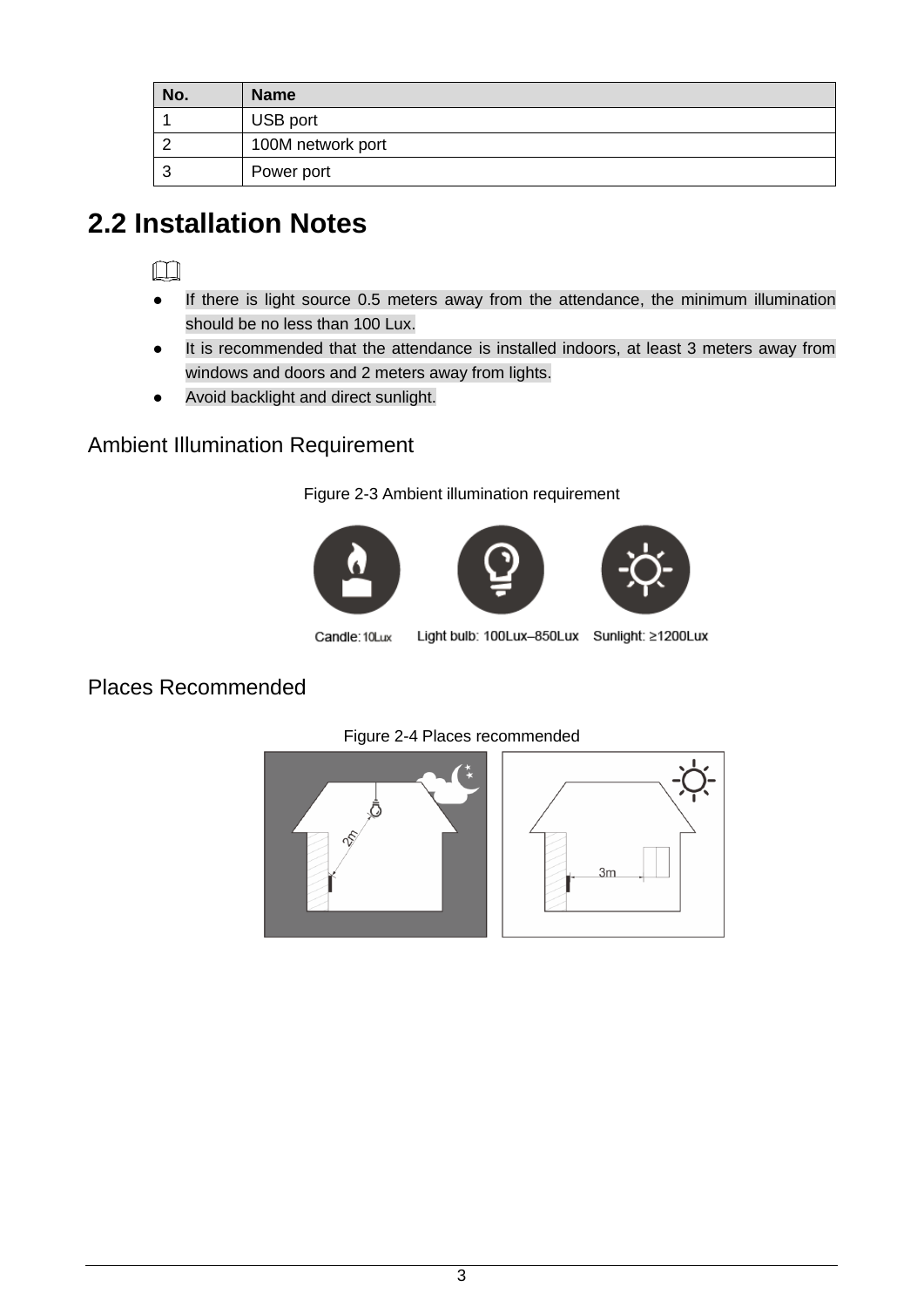## Places Not Recommended

Figure 2-5 Places not recommended



# <span id="page-8-0"></span>**2.3 Installation**

# Desktop Installation

Insert the buckle of the desktop bracket into the rear slot of the attendance, and then slide it down to the end.

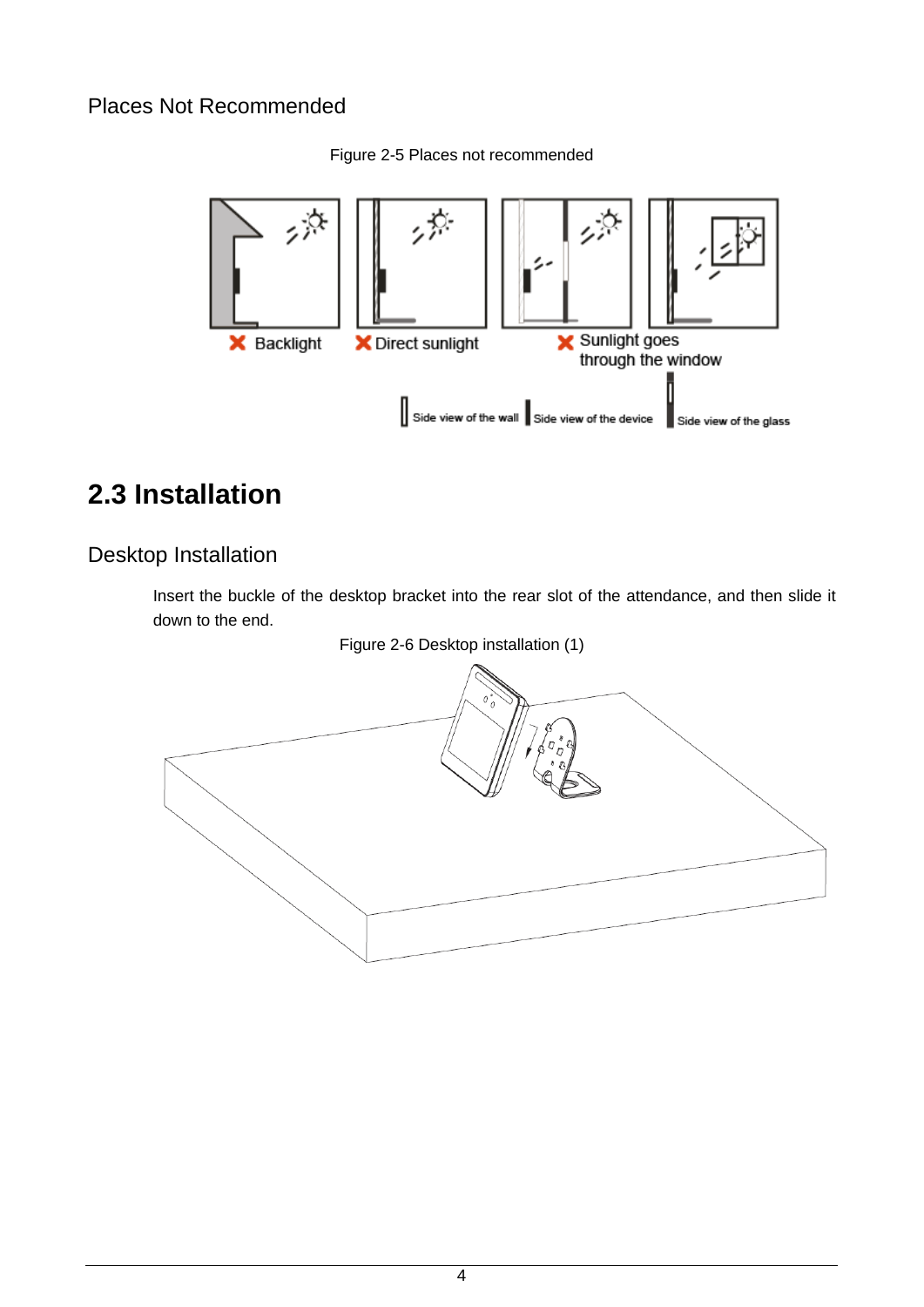Figure 2-7 Desktop installation (2)



# Wall Installation

The recommended distance between the lens and ground is 1.4–1.6 meters. Figure 2-1 Installation height

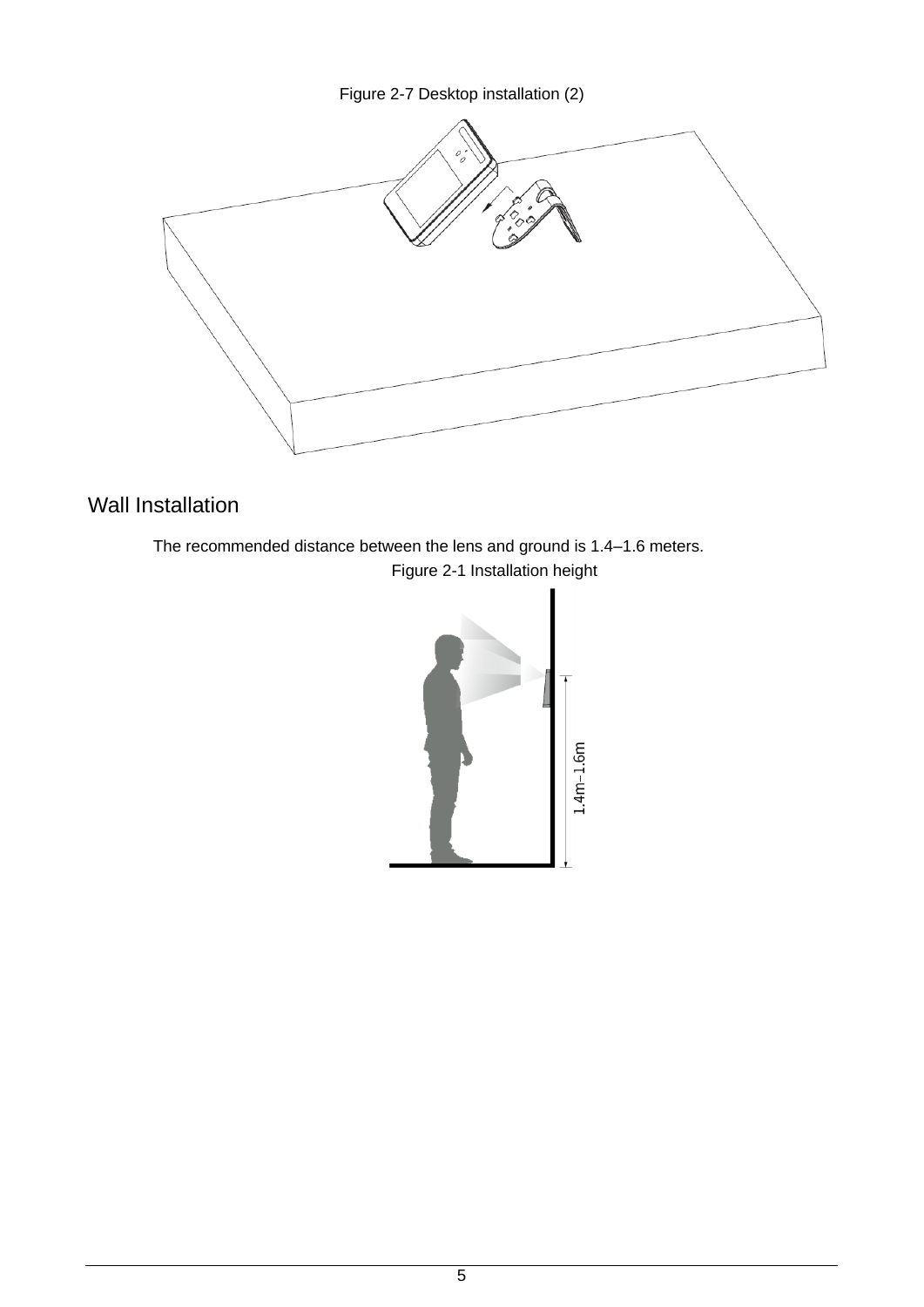Figure 2-2 Wall installation



- Step 1 Drill four holes in the wall according to holes in the bracket.
- Step 2 Fix the bracket on the wall by installing the expansion screws into the four bracket installation holes.
- Step 3 Connect cables for attendance. See ["2.1](#page-6-1) [Cable Connection"](#page-6-1).
- Step 4 Hang the attendance on the bracket hook.
- Step 5 Tighten the screws at the bottom of the attendance.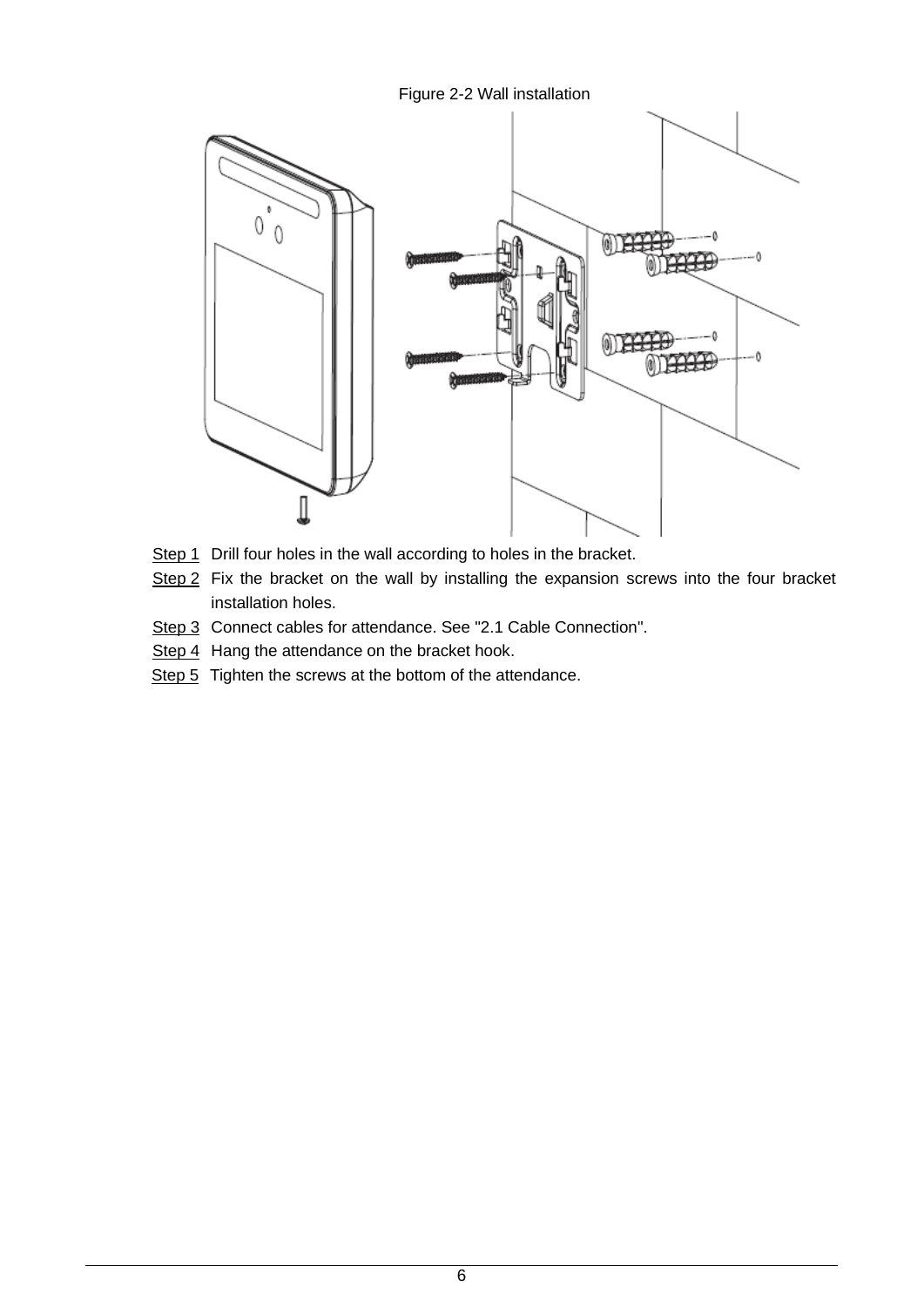# **3 System Operations**

# <span id="page-11-1"></span><span id="page-11-0"></span>**3.1 Initialization**

Administrator password and an email should be set the first time the attendance is turned on; otherwise the attendance cannot be used.

|             | 1 1941 <del>0 0 1 11 11 11 11 12 11 10 11</del> |
|-------------|-------------------------------------------------|
|             | Device Initialization                           |
|             |                                                 |
| Admin       | admin                                           |
|             |                                                 |
| <b>PWD</b>  |                                                 |
| PWD Confirm |                                                 |
|             |                                                 |
| E-mail      |                                                 |
|             |                                                 |
|             | Clear<br>Yes                                    |

Figure 3-1 Initialization

 $\Box$ 

- The administrator password can be reset through the email address that you entered if the administrator forgets the administrator password.
- The password must consist of 8 to 32 non-blank characters and contain at least two types of characters among upper case, lower case, number, and special character (excluding '  $"$ ; : &).

# <span id="page-11-2"></span>**3.2 Adding New Users**

You can add new users by entering user IDs, names, face images, cards, passwords, and selecting user levels.

 $\Box$ 

The following figures are for reference only, and the actual interface shall prevail.

- Step 1 On the standby interface, long press 3 s to go to the **Administrator Login** interface.
- Step 2 Tap **Admin** to log in to the **Main Menu** interface with an admin account.
- Step 3 Select **User > New User**.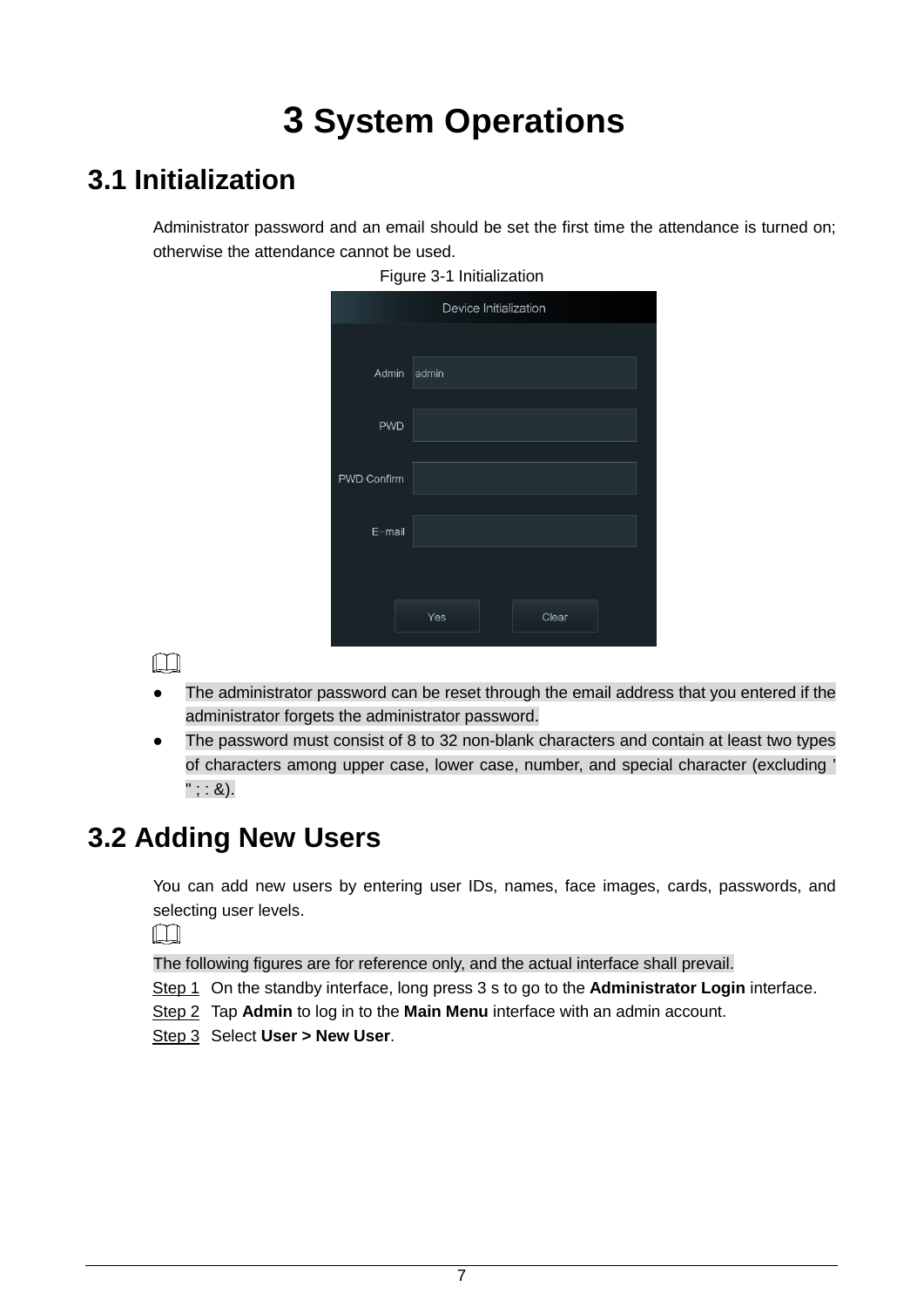Figure 3-2 New user

| $\leftarrow$ | New User | $\checkmark$<br>$\sim$ | ←          | New User | $\checkmark$   |
|--------------|----------|------------------------|------------|----------|----------------|
| User ID      |          | 3                      | Dept.      |          | $1$ -abc       |
| Name         |          |                        | Shift Mode |          | Dept. Schedule |
| Face         |          | 0                      |            |          |                |
| Card         |          | $\mathbf{0}$           |            |          |                |
| PWD          |          |                        |            |          |                |
| User Level   |          | User                   |            |          |                |

Step 4 Configure parameters on the interface.

| <b>Parameter</b> | <b>Description</b>                                                                |  |  |  |
|------------------|-----------------------------------------------------------------------------------|--|--|--|
| User ID          | Enter user IDs. The IDs consist of 32 characters (including numbers and           |  |  |  |
|                  | letters), and each ID is unique.                                                  |  |  |  |
| Name             | Enter names with at most 32 characters (including numbers, symbols, and           |  |  |  |
|                  | letters).                                                                         |  |  |  |
|                  | Make sure that your face is centered on the picture capturing frame, and then a   |  |  |  |
| Face             | picture of your face will be automatically captured. For details about face image |  |  |  |
|                  | recording, see "Appendix 1 Notes of Face Recording/Comparison."                   |  |  |  |
|                  | You can register at most five cards for each user. On the card registration       |  |  |  |
| Card             | interface, enter your card number or swipe your card, and then the card           |  |  |  |
|                  | information will be read by the attendance.                                       |  |  |  |
| <b>PWD</b>       | The user password. The maximum length of the password is 8 digits.                |  |  |  |
|                  | You can select a user level for new users. There are two options: User and        |  |  |  |
|                  | Admin.                                                                            |  |  |  |
| User Level       | $\Box$                                                                            |  |  |  |
|                  | In case that you forget the administrator password, you had better create more    |  |  |  |
|                  | than one administrator.                                                           |  |  |  |
| Dept.            | Select a department that the user belongs to.                                     |  |  |  |
|                  | Select a shift mode for the user.                                                 |  |  |  |
|                  | Dept. Schedule: Check attendance according to the schedule of                     |  |  |  |
| Shift Mode       | department that the user belongs to.                                              |  |  |  |
|                  | Personal Schedule: Check attendance according to personal schedule.               |  |  |  |
|                  |                                                                                   |  |  |  |

|  |  | Table 3-1 New user parameter description |  |
|--|--|------------------------------------------|--|
|  |  |                                          |  |

Step 5 Tap  $\leq$  to save the configuration.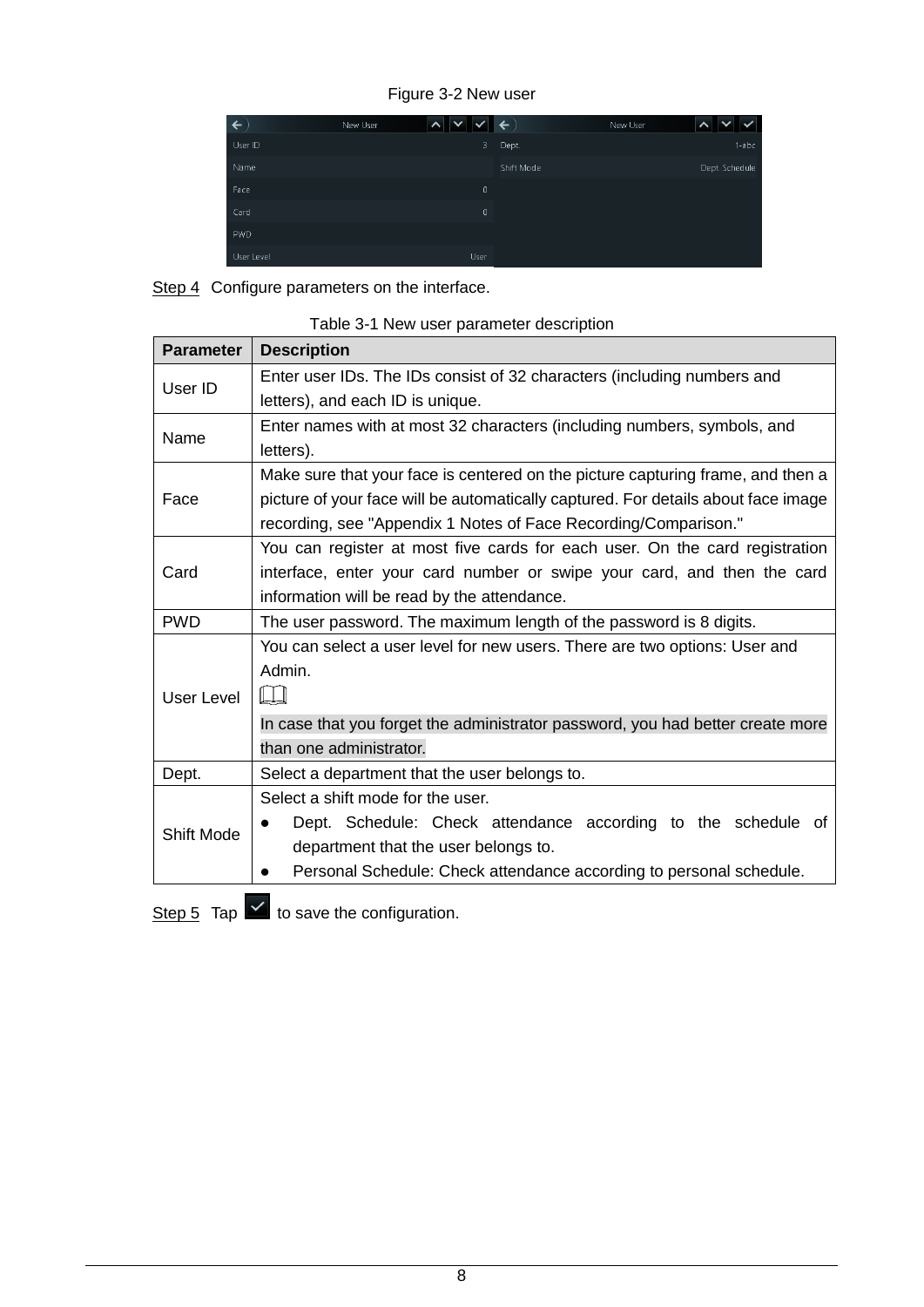# **4 Web Operations**

<span id="page-13-0"></span>The attendance can be configured and operated on the web interface. Through the web interface you can set parameters, such as network parameters, video parameters, and face detection parameters; and you can also maintain and update the system. For details, see the user manual. Here only describe the login operation.

 $\Box$ 

You need to set a password and an email address before logging in to the web interface for the first time. Password you set is used to log in to the web, and the email is used to reset passwords.

Step 1 Open IE web browser, enter the IP address of the attendance in the address bar, and then press Enter key.

 $\Box$ 

- Make sure that the IP address of computer used to log in to the web is in the same LAN with the attendance.
- The default IP address of the attendance is 192.168.1.108.

| <b>WEB SERVICE</b> |                         |  |
|--------------------|-------------------------|--|
| Username:          |                         |  |
|                    |                         |  |
| Password:          |                         |  |
|                    | <b>Forget Password?</b> |  |
|                    |                         |  |
|                    | Login                   |  |

Figure 4-1 Login

Step 2 Enter the username and password.

 $\Box$ 

- The default username of administrator is admin, and the password is the login password after initializing the attendance. Modify the administrator password regularly and keep it properly for security.
- If you forget the administrator login password, you can click **Forget Password?** to reset it. See the user manual.

Step 3 Click **Login**.

The homepage of the web interface is displayed.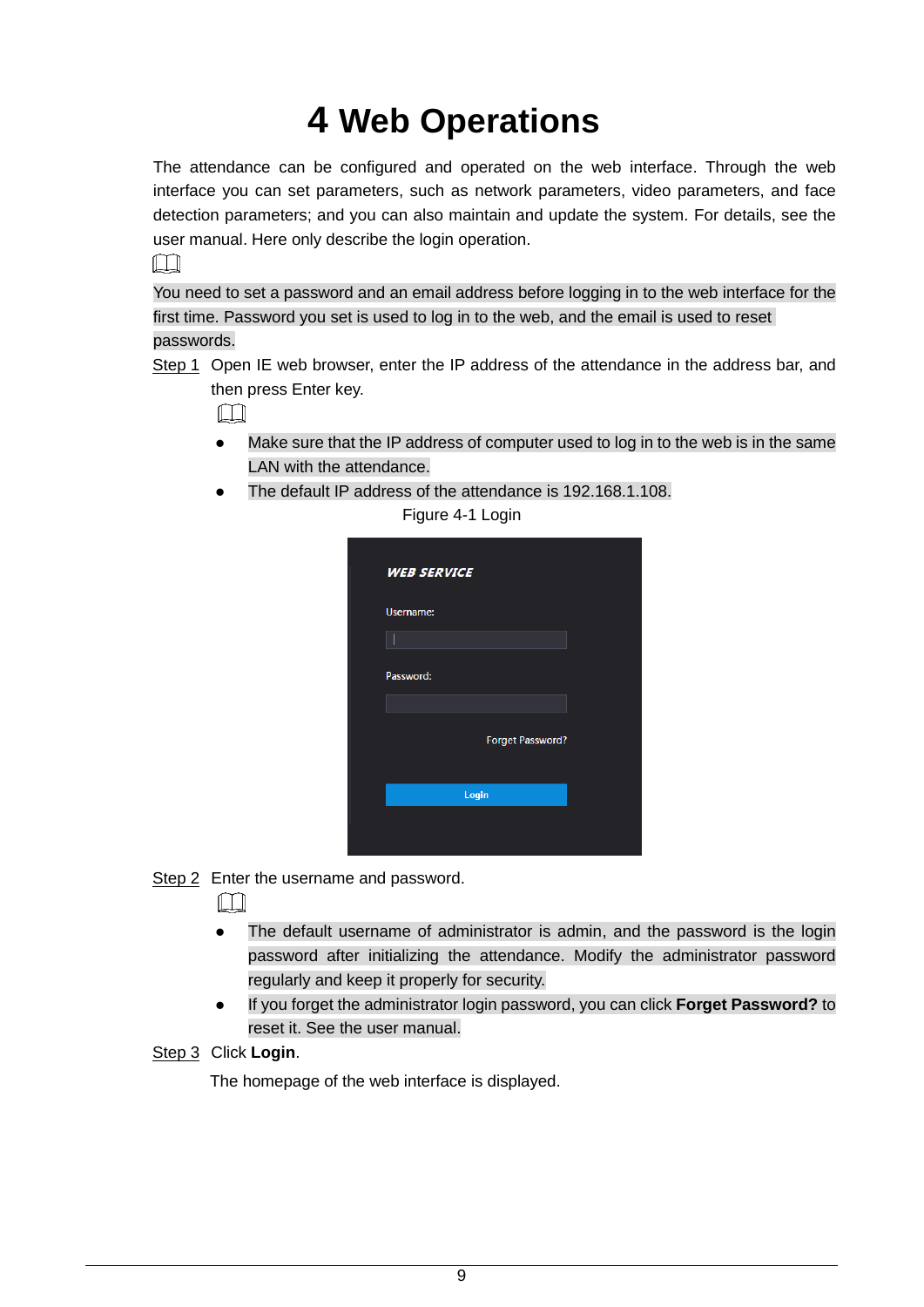# **Appendix 1 Notes of Face Recording/Comparison**

# <span id="page-14-0"></span>Before Registration

- Glasses, hats, and beards might influence face recognition performance.
- Do not cover your eyebrows when wearing hats.
- Do not change your beard style greatly if you will use the device; otherwise face recognition might fail.
- Keep your face clean.
- Keep the device at least two meters away from light source and at least three meters away from windows or doors; otherwise backlight and direct sunlight might influence face recognition performance of the device.

# During Registration

You can register faces through the attendance or through the platform. For registration through the platform, see the platform user manual.

Make your head center on the photo capture frame. A picture of your face will be captured automatically.



#### Appendix Figure 1-1 Registration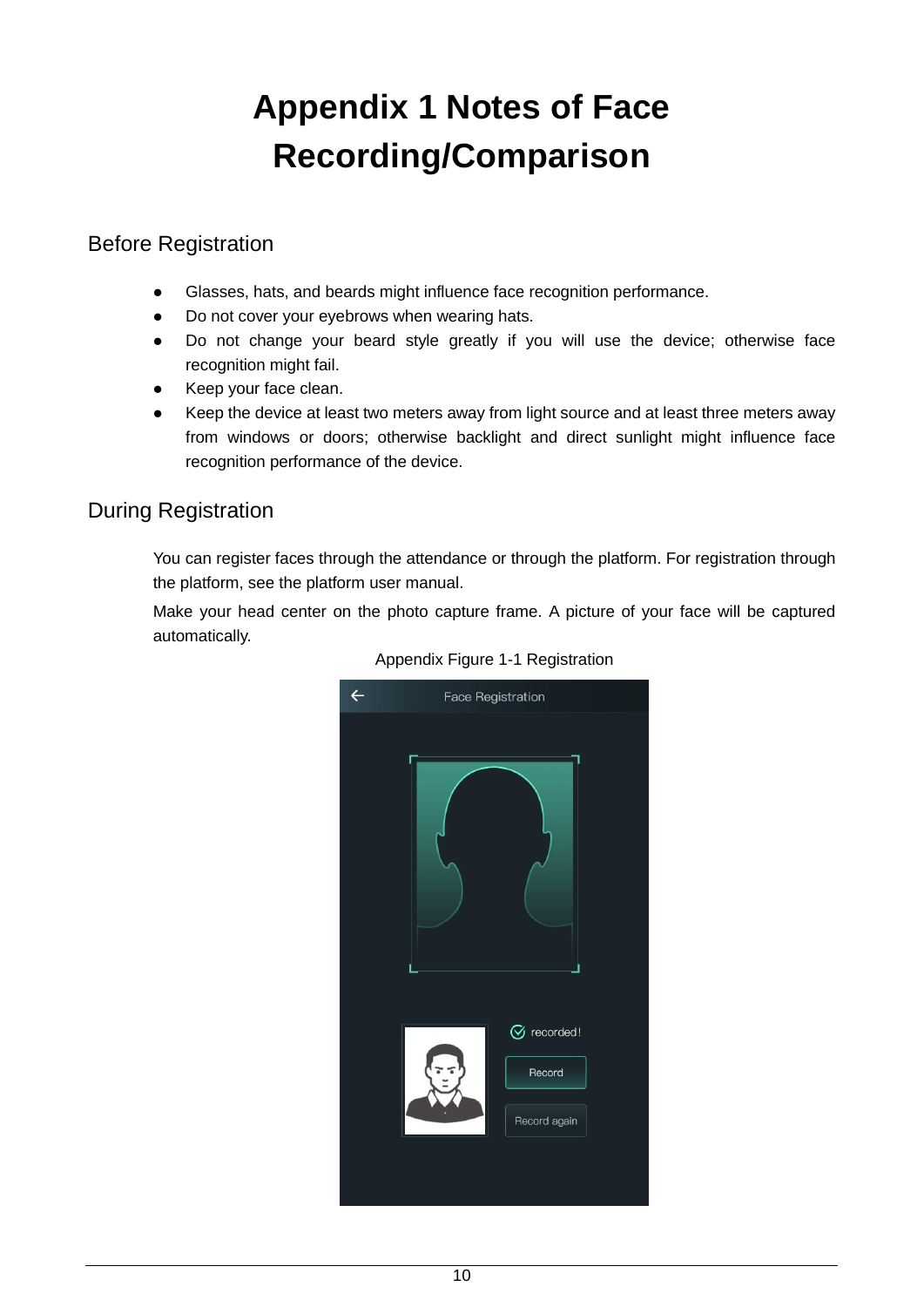$\square$ 

- Do not shake your head or body, otherwise the registration might fail.
- Avoid two faces appear in the capture frame at the same time.

# Face Position

If your face is not at the appropriate position, face recognition effect might be influenced. Appendix Figure 1-2 Appropriate face position



## Requirements of Faces

- Make sure that the face is clean and forehead is not covered by hair.
- Do not wear glasses, hats, heavy beards, or other face ornaments that influence face image recording.
- With eyes open, without facial expressions, and make your face toward the center of camera.
- When recording your face or during face recognition, do not keep your face too close to or too far from the camera.



#### Appendix Figure 1-3 Head position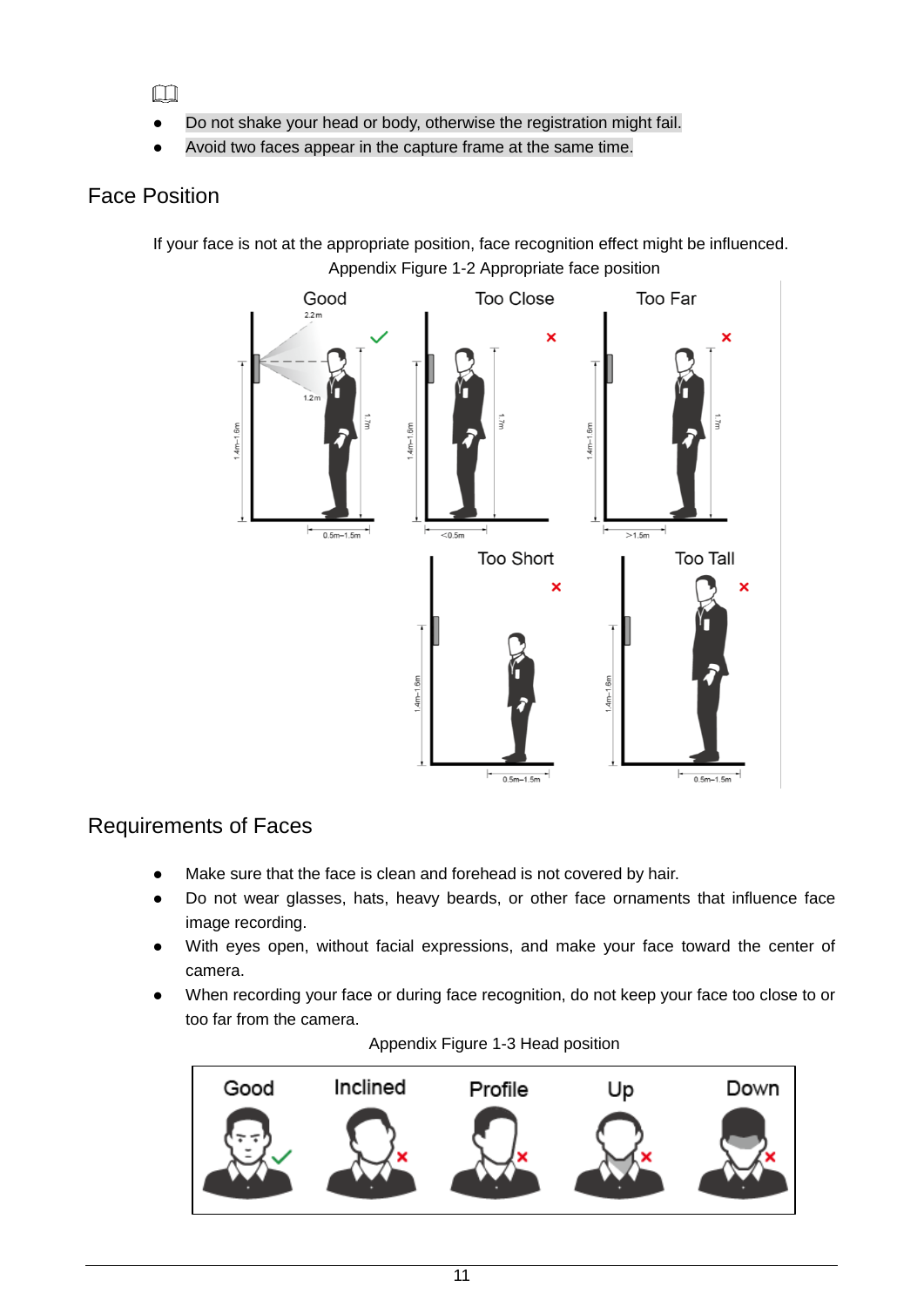Appendix Figure 1-4 Face distance



### $\Box$

- When importing face images through the management platform, make sure that image resolution is within the range 150  $\times$  300–600  $\times$  1200; image pixels are more than 500  $\times$ 500; image size is less than 75 KB, and image name and person ID are the same.
- Make sure that face does not take 2/3 of the whole image area, and the aspect ratio does not exceed 1:2.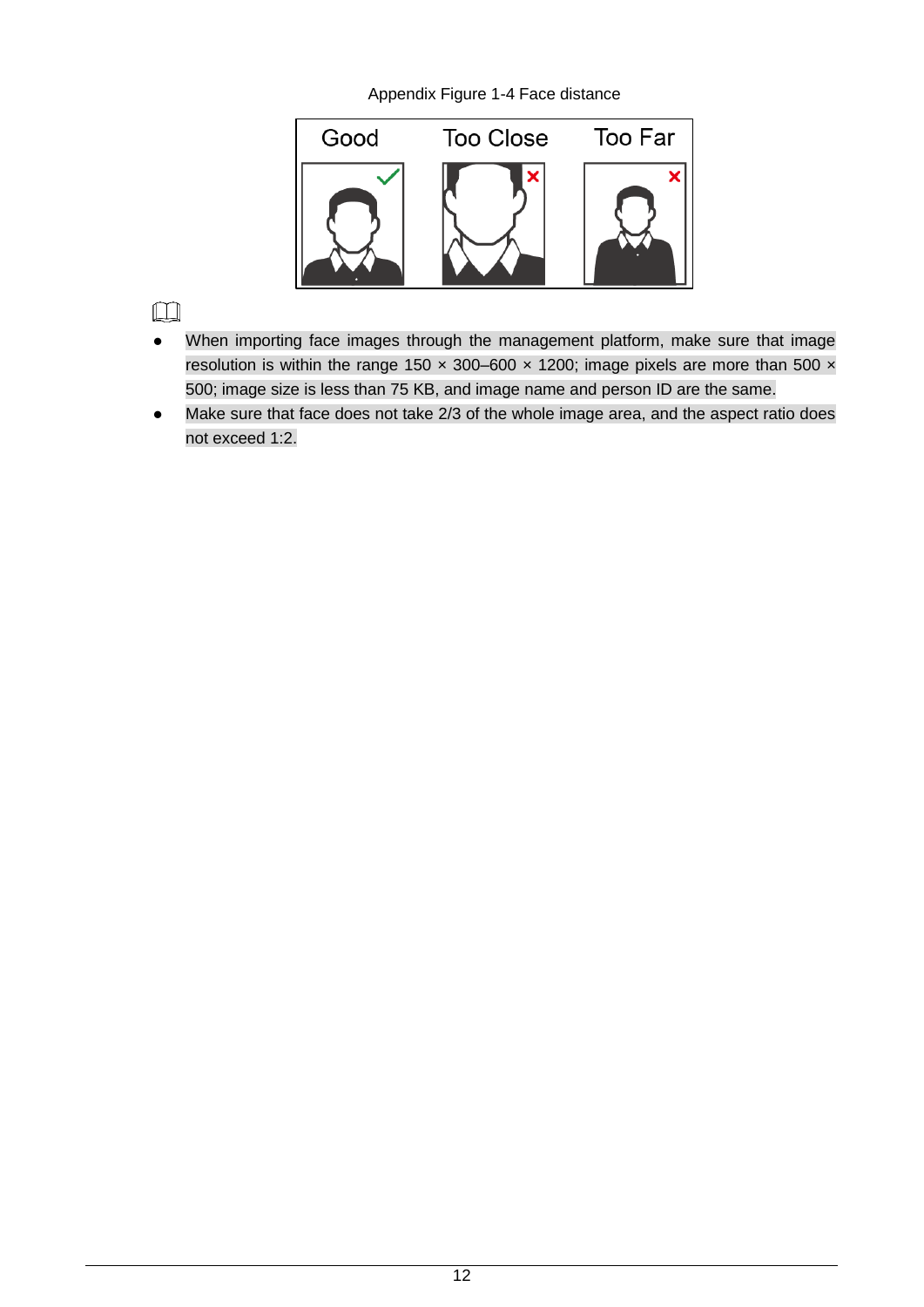# <span id="page-17-0"></span>**Appendix 2 Cybersecurity Recommendations**

Cybersecurity is more than just a buzzword: it's something that pertains to every device that is connected to the internet. IP video surveillance is not immune to cyber risks, but taking basic steps toward protecting and strengthening networks and networked appliances will make them less susceptible to attacks. Below are some tips and recommendations on how to create a more secured security system.

#### **Mandatory actions to be taken for basic equipment network security:**

#### **1. Use Strong Passwords**

Please refer to the following suggestions to set passwords:

- The length should not be less than 8 characters;
- Include at least two types of characters; character types include upper and lower case letters, numbers and symbols;
- Do not contain the account name or the account name in reverse order;
- Do not use continuous characters, such as 123, abc, etc.;
- Do not use overlapped characters, such as 111, aaa, etc.;

#### **2. Update Firmware and Client Software in Time**

- According to the standard procedure in Tech-industry, we recommend to keep your equipment (such as NVR, DVR, IP camera, etc.) firmware up-to-date to ensure the system is equipped with the latest security patches and fixes. When the equipment is connected to the public network, it is recommended to enable the "auto-check for updates" function to obtain timely information of firmware updates released by the manufacturer.
- We suggest that you download and use the latest version of client software.

#### **"Nice to have" recommendations to improve your equipment network security:**

#### **1. Physical Protection**

We suggest that you perform physical protection to equipment, especially storage devices. For example, place the equipment in a special computer room and cabinet, and implement well-done access control permission and key management to prevent unauthorized personnel from carrying out physical contacts such as damaging hardware, unauthorized connection of removable equipment (such as USB flash disk, serial port), etc.

#### **2. Change Passwords Regularly**

We suggest that you change passwords regularly to reduce the risk of being guessed or cracked.

#### **3. Set and Update Passwords Reset Information Timely**

The equipment supports password reset function. Please set up related information for password reset in time, including the end user's mailbox and password protection questions. If the information changes, please modify it in time. When setting password protection questions, it is suggested not to use those that can be easily guessed.

#### **4. Enable Account Lock**

The account lock feature is enabled by default, and we recommend you to keep it on to guarantee the account security. If an attacker attempts to log in with the wrong password several times, the corresponding account and the source IP address will be locked.

#### **5. Change Default HTTP and Other Service Ports**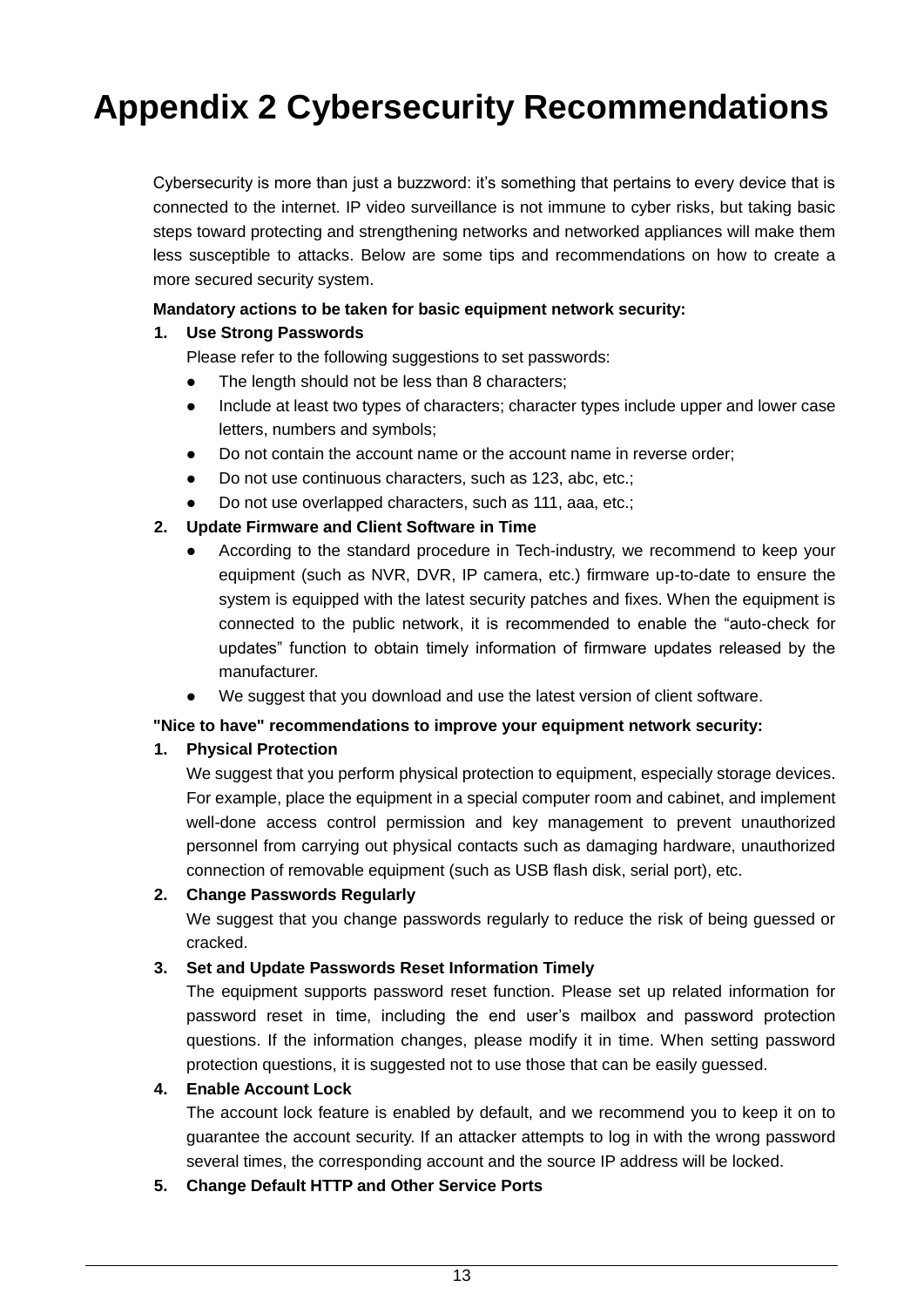We suggest you to change default HTTP and other service ports into any set of numbers between 1024~65535, reducing the risk of outsiders being able to guess which ports you are using.

#### **6. Enable HTTPS**

We suggest you to enable HTTPS, so that you visit web service through a secure communication channel.

#### **7. Enable Whitelist**

We suggest you to enable whitelist function to prevent everyone, except those with specified IP addresses, from accessing the system. Therefore, please be sure to add your computer's IP address and the accompanying equipment's IP address to the whitelist.

#### **8. MAC Address Binding**

We recommend you to bind the IP and MAC address of the gateway to the equipment, thus reducing the risk of ARP spoofing.

#### **9. Assign Accounts and Privileges Reasonably**

According to business and management requirements, reasonably add users and assign a minimum set of permissions to them.

#### **10. Disable Unnecessary Services and Choose Secure Modes**

If not needed, it is recommended to turn off some services such as SNMP, SMTP, UPnP, etc., to reduce risks.

If necessary, it is highly recommended that you use safe modes, including but not limited to the following services:

- SNMP: Choose SNMP v3, and set up strong encryption passwords and authentication passwords.
- SMTP: Choose TLS to access mailbox server.
- FTP: Choose SFTP, and set up strong passwords.
- AP hotspot: Choose WPA2-PSK encryption mode, and set up strong passwords.

#### **11. Audio and Video Encrypted Transmission**

If your audio and video data contents are very important or sensitive, we recommend that you use encrypted transmission function, to reduce the risk of audio and video data being stolen during transmission.

Reminder: encrypted transmission will cause some loss in transmission efficiency.

#### **12. Secure Auditing**

- Check online users: we suggest that you check online users regularly to see if the device is logged in without authorization.
- Check equipment log: By viewing the logs, you can know the IP addresses that were used to log in to your devices and their key operations.

#### **13. Network Log**

Due to the limited storage capacity of the equipment, the stored log is limited. If you need to save the log for a long time, it is recommended that you enable the network log function to ensure that the critical logs are synchronized to the network log server for tracing.

#### **14. Construct a Safe Network Environment**

In order to better ensure the safety of equipment and reduce potential cyber risks, we recommend:

- Disable the port mapping function of the router to avoid direct access to the intranet devices from external network.
- The network should be partitioned and isolated according to the actual network needs. If there are no communication requirements between two sub networks, it is